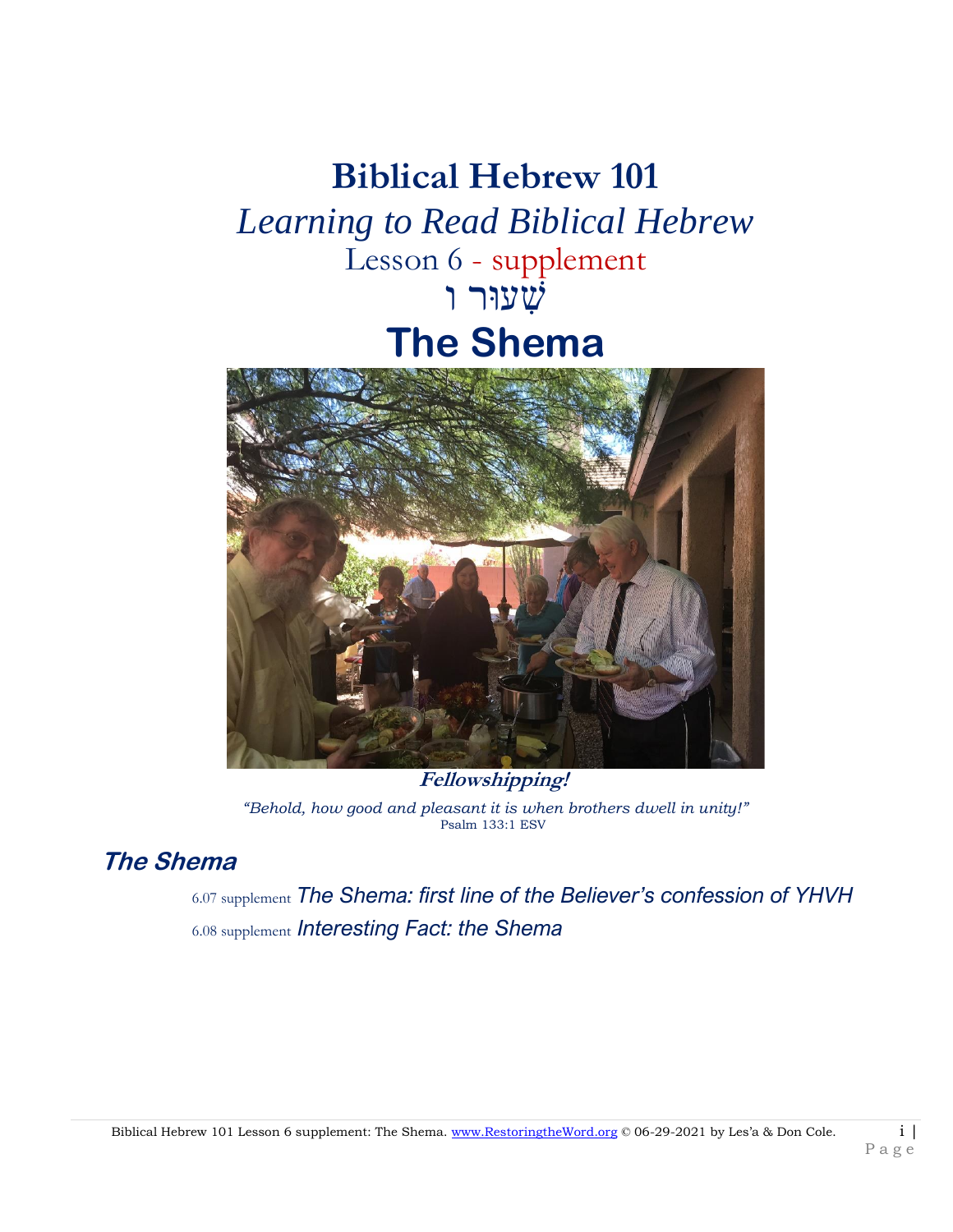# **6.07 supplementThe Shema: first line of the Believer's confession of YHVH שְׁ מַ ַ֖ע\* יִ שְׁ רָ א ֵ֑ לַ֖יְׁ הוָ ָ֥הַ֖אֱ ֹלה ינּוַ֖יְׁ הוָ ָ֥הַ֖אֶ חָ ַ֖ד\*׃ַ֖**

| Words from the first line of the Shema, $\frac{1}{2}$ . (Deut 6:4. In Mark 12:29, Yeshua quotes this.) |                                                    |                                                                                                                                                                    |
|--------------------------------------------------------------------------------------------------------|----------------------------------------------------|--------------------------------------------------------------------------------------------------------------------------------------------------------------------|
| <b>Hebrew</b>                                                                                          | <b>Translation</b>                                 | <b>Transliteration</b><br>Note:<br>1. Vocal shevas (as in the 1 below) are written using<br>very small letters (as in veh below)<br>2. Accented syllable is bolded |
|                                                                                                        | Hear (as in hear, understand & obey)               | sheh- <b>mah</b> (commonly pronounced: sh'mah)                                                                                                                     |
|                                                                                                        | Israel                                             | Yees-rah- <b>ehl</b>                                                                                                                                               |
| **                                                                                                     | YHVH                                               | YHVH (Yaveh or Adonai <sup>**</sup> )                                                                                                                              |
|                                                                                                        | our God                                            | Eh-loh-hay-noo                                                                                                                                                     |
| **<br>יהוה                                                                                             | YHVH                                               | YHVH (Yahveh or Adonai <sup>**</sup> )                                                                                                                             |
| 77Y                                                                                                    | One (in this context; one as in together or unity) | $eh$ -chahd                                                                                                                                                        |

**\*** Notice how the letters ayin **ע** and dalet**ד** are super-sized on the Torah Scroll picture below. (Virtually every kosher Scroll will have these 2 letters enlarged in the passage containing the Shema.) Why? There are various explanations as to why these letters are enlarged.

- o Some say these 2 letters form the word  $\overline{7}$ , which means *witness* (also, *testimony*  $\mathcal{Q}$  *evidence*) (Gen 31:50, etc ), the Shema is a witness to the sovereignty of God and that our primary duty is to love God with our whole heart and whole being.
- o Another thought since there are no vowel markings on the Scroll,  $7\overline{y}$  could be  $7\overline{y}$  which is *forever*, *eternity* (Is 57:15, etc.). God's Word stands forever!
- This spelling, with these vowel markings, הְנָה; was never to be pronounced. Commonly HaShem or Adonai are substituted. In the Biblical Hebrew classes, we use this spelling יהוה and pronounce His Name, YahVeh (YHVH).



**\*** Note the enlarged  $\mathbf{y}$  and **7**. This a picture of the Shema on the CFS Torah Scroll. This scroll was written in Romania in the 1930s during the early days of the Holocaust.